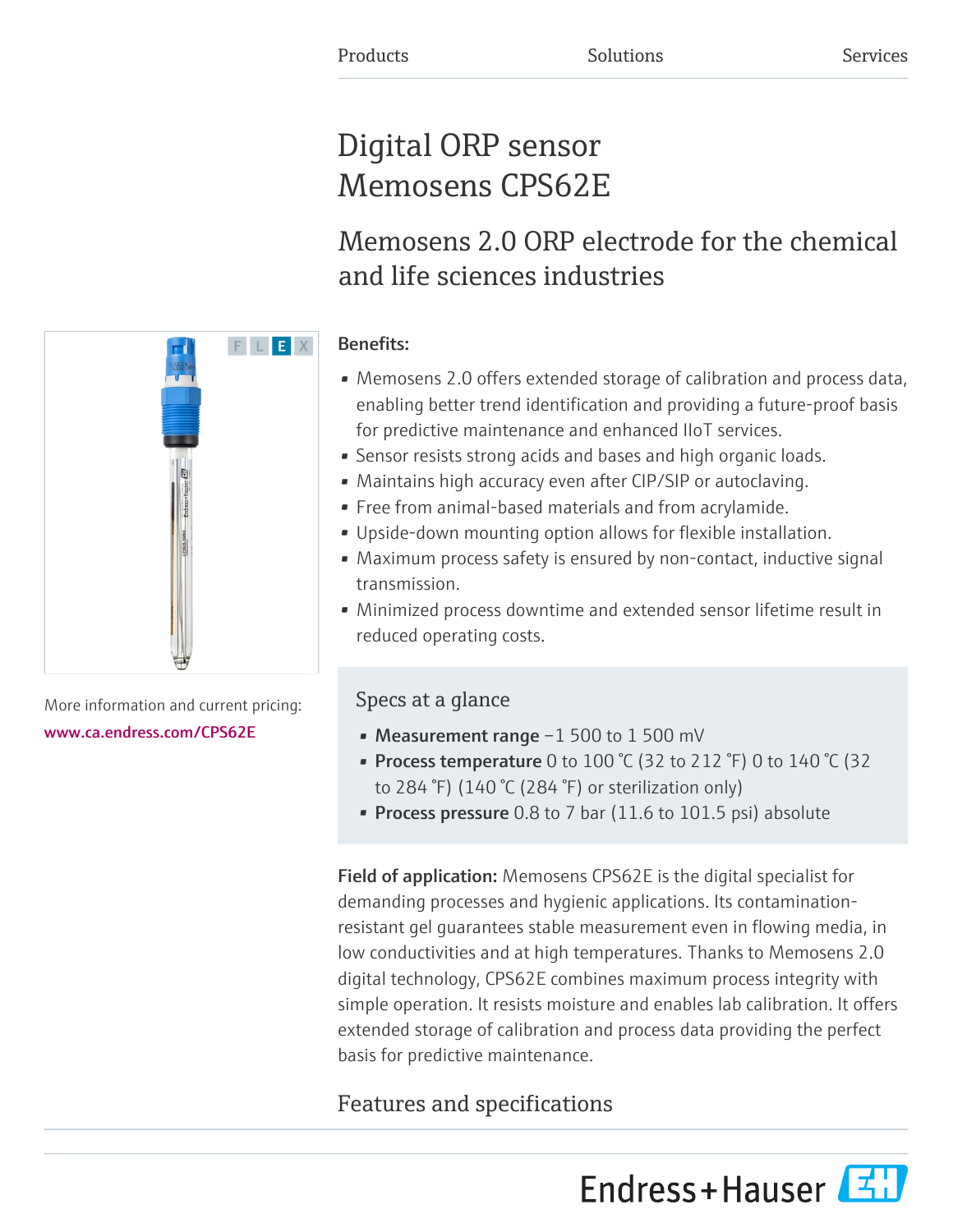#### ORP / Redox Measuring principle

Sensor ORP / Redox

#### Application

Hygiene and sterile applications (sterilizable, autoclavable):

- Fermenter
- Biotechnology
- Pharma

#### Characteristic

Digital ORP electrode for hygienic production processes with ion trap for long-term stable reference

#### Measurement range

–1 500 to 1 500 mV

#### Measuring principle

Gel compact electrode with ceramic junction and ion trap Measuring element platinum cap

#### Design

All shaft lengths with temperature sensor Advanced gel technology

#### **Material**

Sensor shaft: Glass to suit process Metal lead: Ag/AgCl Open aperture: Ceramic junction, zirconium dioxide ORP measuring element: Platinum O-ring: FKM Process coupling: PPS fiber-glass reinforced Nameplate: Ceramic metal oxide

#### Dimension

Diameter: 12 mm (0.46 inch) Shaft lengths: 120, 225 and 360 mm (4.68, 8.77 and 14.04 inch)